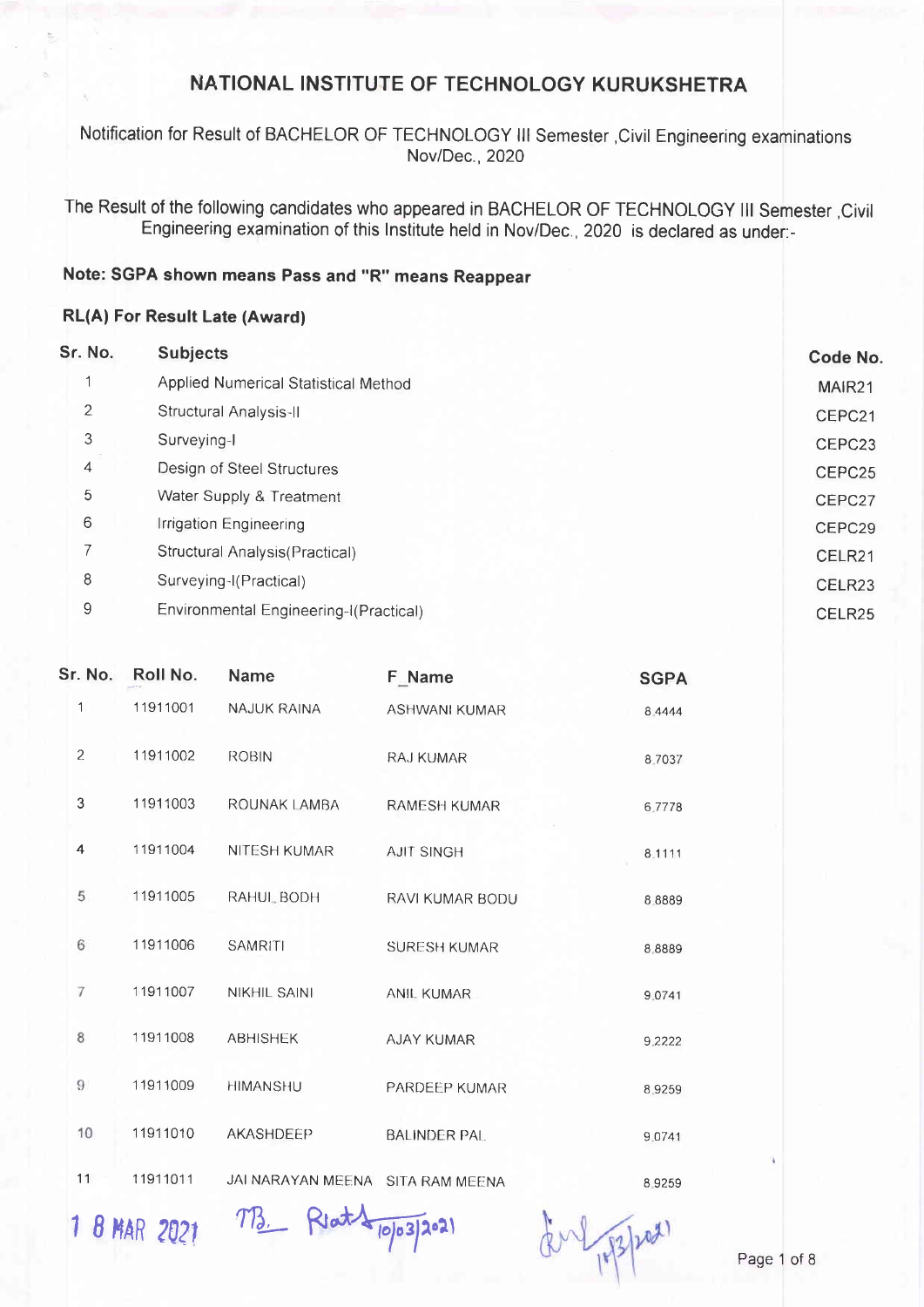## Notification for Result of BACHELOR OF TECHNOLOGY III Semester , Civil Engineering examinations Nov/Dec., 2020

| $*12$ | 11911012 | SANJAY SHARMA                          | KHUSHI RAM                         | Re. MAIR21(Int + End), CEPC21(Int + End),<br>CEPC23(Int + End), CEPC25(Int + End),<br>CEPC27(Int + End), CEPC29(Int + End),<br>CELR23(Int + End ), CELR25(Int + End ) |
|-------|----------|----------------------------------------|------------------------------------|-----------------------------------------------------------------------------------------------------------------------------------------------------------------------|
| 13    | 11911013 | <b>ABHISHEK</b>                        | MANGLA RAM                         | 8.6296                                                                                                                                                                |
| 14    | 11911014 | <b>SIMRAN</b>                          | RATTAN SINGH                       | 7,5185                                                                                                                                                                |
| 15    | 11911015 | <b>VEERENDER KUMAR</b><br><b>MEENA</b> | <b>MANOJ KMAR</b><br><b>MEENA</b>  | 8.9259                                                                                                                                                                |
| 16    | 11911016 | YASHAWANT SINGH                        | <b>AJIT SINGH</b><br><b>TANWAR</b> | 8.3704                                                                                                                                                                |
| 17    | 11911017 | MOHIT KUMAR YADAV                      | PAWAN KUMAR<br>YADAV               | 9.1111                                                                                                                                                                |
| 18    | 11911018 | RAJAT JANGRA                           | <b>RAMESH KUMAR</b>                | 8 9 6 3 0                                                                                                                                                             |
| 19    | 11911019 | <b>AJAY KUMAR</b>                      | SUNDERLAL                          | 8.4815                                                                                                                                                                |
| 20    | 11911021 | <b>DINESH VERMA</b>                    | LEELA RAM VERMA                    | 8.1481                                                                                                                                                                |
| 21    | 11911022 | <b>DISHANK MITTAL</b>                  | RAJIV MITTAL                       | 9.1111                                                                                                                                                                |
| 22    | 11911024 | <b>HIMANSHU</b>                        | <b>ASHOK</b>                       | 8.5926                                                                                                                                                                |
| 23    | 11911025 | <b>SNEHA</b>                           | DALEL                              | 7.3704                                                                                                                                                                |
| 24    | 11911026 | RAHAMATH<br><b>MOHAMMED</b>            | AFSAR MD                           | 9.1852                                                                                                                                                                |
| 25    | 11911027 | RAHUL TRIPATHI                         | HARSH MANI<br><b>TRIPATHI</b>      | 9.0370                                                                                                                                                                |
| 26    | 11911028 | VADDAMANU<br>VENNELA VAIBHAVI          | VEDDAMANU<br>SREENIVASA RAO        | 9 48 15                                                                                                                                                               |
| 27    | 11911029 | <b>REENA KUMARI</b><br><b>MEENA</b>    | HANUMAN SAHAI<br><b>MEENA</b>      | 8 4 4 4 4                                                                                                                                                             |
| 28    | 11911030 | DEEPESH KUMAR                          | <b>ASHOK KUMAR</b>                 | 8.8889                                                                                                                                                                |
| 29    | 11911031 | ANUBHAV JAGARWAL                       | KAILASH CHANDR<br><b>MEENA</b>     | 8.8519                                                                                                                                                                |
| 30    | 11911032 | KAMAL KANT<br>PARASHAR                 | <b>VINOD PARASHAR</b>              | 9.0370                                                                                                                                                                |
| 31    | 11911033 | SHIVAM CHAUDHARY                       | PRAYAG<br>CHAUDHARY                | 9.2963                                                                                                                                                                |
| 32    | 11911034 | MITBHASH SHARMA                        | KESHAV DEV<br><b>SHARMA</b>        | 9.0741                                                                                                                                                                |
|       |          |                                        |                                    |                                                                                                                                                                       |

7 8 MAR 2021 M3. Reat 4 10/03/2021

 $(2012)$ 

Page 2 of 8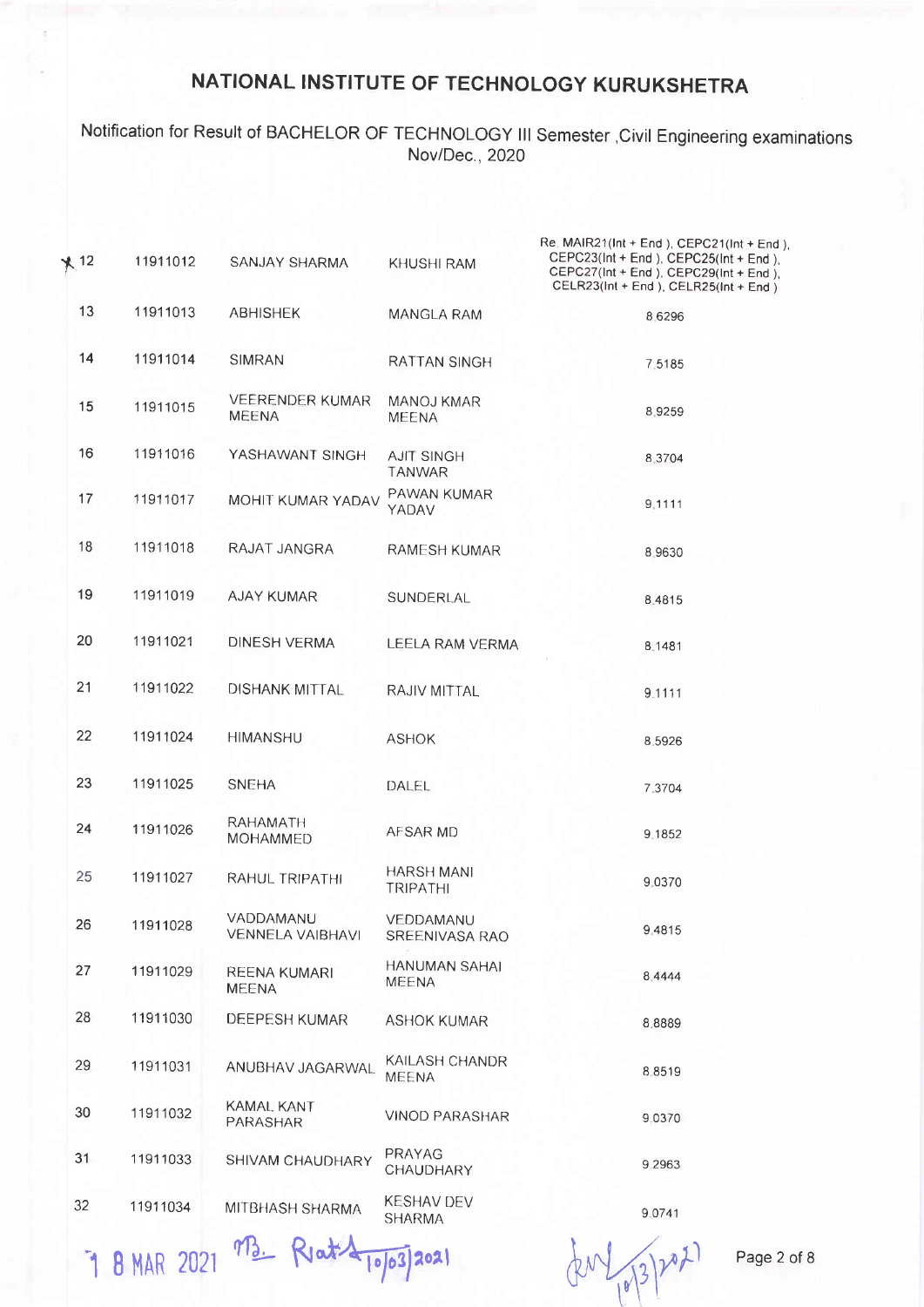## Notification for Result of BACHELOR OF TECHNOLOGY lll Semester ,Civil Engineering examinations Nov/Dec. ,2020

| 33 | 11911035 | <b>VIVEK KUMAR</b>                      | <b>SANJEEV KUMAR</b>                     | 8 8 8 8 9   |
|----|----------|-----------------------------------------|------------------------------------------|-------------|
| 34 | 11911036 | KUMAWAT SHREERAM MAKHANLAL<br>MAKHANLAL | <b>KUMAWAT</b>                           | 9.0000      |
| 35 | 11911037 | <b>KAPIL</b>                            | <b>RAJENDER</b>                          | 8.4444      |
| 36 | 11911038 | <b>JYOTI KUMARI</b>                     | <b>RAJESH RAHI</b>                       | 8.4815      |
| 37 | 11911039 | <b>GAURAV</b>                           | <b>DILBAG SINGH</b>                      | 8.4444      |
| 38 | 11911040 | <b>JATIN AGGARWAL</b>                   | NARENDER<br><b>AGGARWAL</b>              | 8.2963      |
| 39 | 11911041 | RAHUL AGARWAL                           | MANOJ AGARWAL                            | 9 3 3 3 3 3 |
| 40 | 11911042 | AMIT MUKHIYA                            | SHIRPHAL MUKHIYA                         | 9 0000      |
| 41 | 11911043 | <b>BHARAT GARG</b>                      | RADHEY SHAYAM<br>GARG                    | 8.6667      |
| 42 | 11911044 | AYUSH BANSAL.                           | PAWAN BANSAL                             | 9.1852      |
| 43 | 11911045 | HARSHIT KUMAR AZAD                      | SANJAY KUMAR<br><b>AZAD</b>              | 9.1111      |
| 44 | 11911046 | SAHIL GARG                              | <b>MANOJ KUMAR</b>                       | 8.9630      |
| 45 | 11911047 | KOMATI VAMSHI<br><b>KRISHNA</b>         | K. SRINIVAS                              | 9.4074      |
| 46 | 11911048 | POTLURI BHAVANA                         | POLTURI RAMESH<br><b>BABU</b>            | 9.6296      |
| 47 | 11911049 | <b>KAMAL VERMA</b>                      | <b>VIJAY KUMAR</b>                       | 9.1481      |
| 48 | 11911050 | <b>NIDHI</b>                            | SHAMSHER SINGH                           | 94815       |
| 49 | 11911051 | <b>AVDHESH KUMAR</b><br><b>MEENA</b>    | KAILASH CHAND<br><b>MEENA</b>            | 9.4815      |
| 50 | 11911052 | <b>VISHANTH GHANTA</b>                  | <b>SRINIVAS</b><br><b>GOUTHAM GHANTA</b> | 9.4074      |
| 51 | 11911053 | PRAGYA DASS                             | PRAMOD KUMAR<br><b>DASS</b>              | 9.1481      |
| 52 | 11911054 | <b>ANKIT</b>                            | <b>MUKESH</b>                            | 9.0370      |
| 53 | 11911055 | <b>GOLU RAM MEENA</b>                   | DHARM SINGH<br>MEENA                     | 7,9630      |

1 8 MAR 2021

 $773.$  Reat App 3/2021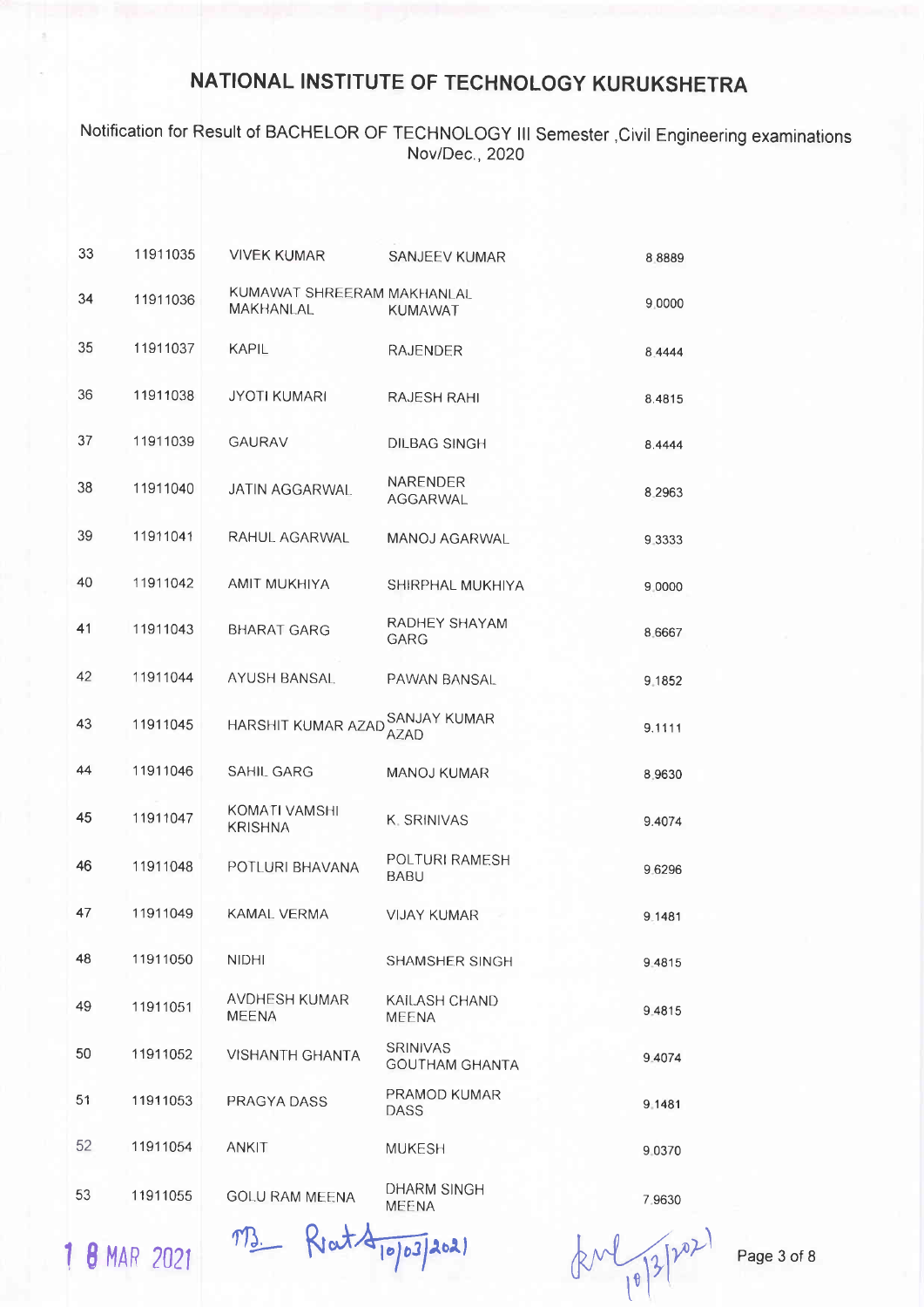#### Notification for Result of BACHELOR OF TECHNOLOGY III Semester , Civil Engineering examinations Nov/Dec., 2020

| 54 | 11911056 | <b>AMAN GILL</b>                      | <b>JITENDER</b>                       | 9.0000    |
|----|----------|---------------------------------------|---------------------------------------|-----------|
| 55 | 11911057 | <b>ISHAN VASHISTH</b>                 | <b>AMAN VASHISTH</b>                  | 9.1852    |
| 56 | 11911058 | ANUSHIKA SINGH                        | <b>SANJAY KUMAR</b><br><b>SINGH</b>   | 9.1111    |
| 57 | 11911059 | <b>MOHIT KISHORE</b>                  | <b>SUNIL KUMAR</b>                    | 9.4815    |
| 58 | 11911060 | <b>KAILASH</b>                        | <b>SHIVLAL</b>                        | 8.4074    |
| 59 | 11911061 | <b>AKASH TIGGA</b>                    | DURGA ORAON                           | 8.2963    |
| 60 | 11911062 | KUNJAN KULHARI                        | <b>MAHTAB SINGH</b>                   | 8.3333    |
| 61 | 11911063 | <b>NITIN KUMAR</b>                    | CHHUTTAN LAL<br><b>MEENA</b>          | 9.0000    |
| 62 | 11911064 | RAJESH KUMAR<br><b>MEENA</b>          | SITARAM MEENA                         | 8.5556    |
| 63 | 11911065 | AYUSH KASHYAP                         | <b>KRISHNA CHAND</b><br><b>GUPTA</b>  | 8.3704    |
| 64 | 11911066 | RONAK JAKHAR                          | SHRIRAM JAKHAR                        | 8.4815    |
| 65 | 11911068 | RAVI SARAWAG                          | SURENDRA KUMAR                        | 8.6296    |
| 66 | 11911069 | ATUL PANDEY                           | <b>RAMESH KUMAR</b><br>PANDEY         | 8.5185    |
| 67 | 11911070 | <b>DEEPAK</b>                         | <b>JAI BHAGWAN</b>                    | 8 4 4 4 4 |
| 68 | 11911071 | <b>GAURAV</b>                         | <b>RAJESH KUMAR</b>                   | 85185     |
| 69 | 11911072 | ROHIT RATNA                           | SHAYAM SINGH                          | 8.9259    |
| 70 | 11911073 | <b>VIPIN YADAV</b>                    | <b>AJIT SINGH</b>                     | 8.7037    |
| 71 | 11911074 | <b>ABHISHEK VIJAY</b><br><b>SINGH</b> | JAI DEV KUMAR                         | 9.3704    |
| 72 | 11911075 | ANOOP KUMAR<br><b>MEENA</b>           | <b>VIJENDRA KUMAR</b><br><b>MEENA</b> | 8.6667    |
| 73 | 11911076 | ANIL MEENA                            | DHARAM SINGH<br><b>MEENA</b>          | 8.5556    |
| 74 | 11911077 | HUSANPREET SINGH<br><b>SIDHU</b>      | NACHHATER SINGH<br><b>SIDHU</b>       | 8.9630    |

1 8 MAR 2021

 $TQ$ 

Rrat 10/03/2021

 $RM_{18}^{3}$   $h^{02}$  Page 4 of 8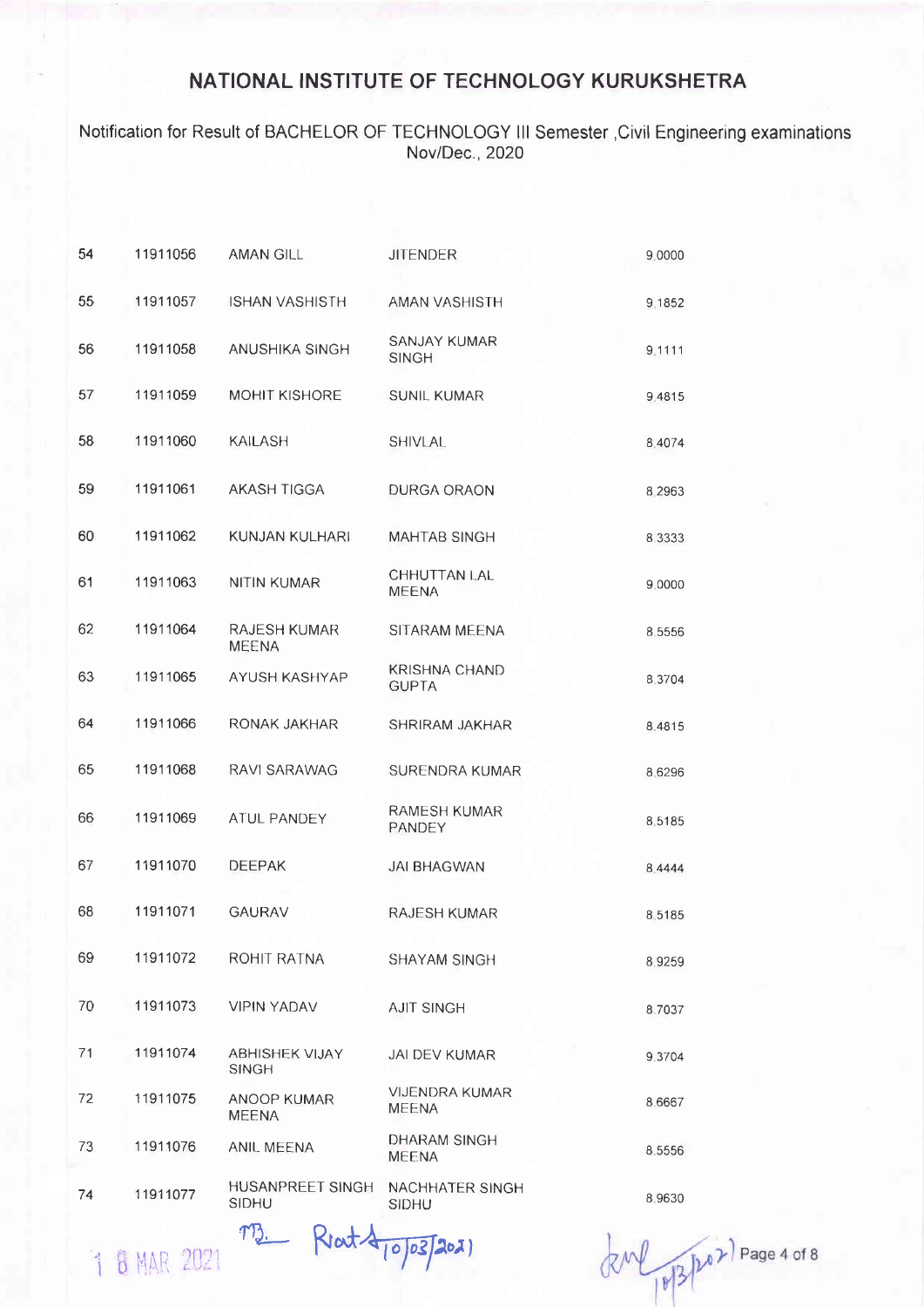## Notification for Result of BACHELOR OF TECHNOLOGY III Semester , Civil Engineering examinations Nov/Dec., 2020

| 75              | 11911078 | SAHIL CHAUHAN                        | SATINDER KUMAR                        | 8,5185                         |
|-----------------|----------|--------------------------------------|---------------------------------------|--------------------------------|
| 76              | 11911079 | <b>JHANVI SINGH</b>                  | SATBIR SINGH                          | 8.9259                         |
| 77              | 11911080 | AADITYA KUMAR                        | <b>GORELAL YADAV</b>                  | 8.8519                         |
| $+78$           | 11911081 | <b>ARVIND</b>                        | <b>RANBIR SINGH</b>                   | Re. CEPC25(End ), CELR21(End ) |
| 79              | 11911082 | <b>NITESH</b>                        | NARESH KUMAR                          | 8.7407                         |
| 80              | 11911083 | ABHISHEK KUMAR                       | <b>KRISHNA KUMAR</b><br>YADAV         | 8,7778                         |
| 81              | 11911084 | <b>HARSH BRAR</b>                    | RANDHIR SINGH                         | 9.5556                         |
| 82              | 11911085 | MATTAPALLI<br>MANIDEEP               | MATTAPALLI ANIL<br><b>KUMAR</b>       | 9,5185                         |
| 83              | 11911086 | <b>DEEPIKA</b>                       | PRADEEP KUMAR                         | 9.1852                         |
| $\frac{1}{2}84$ | 11911088 | SONU KUMAR                           | <b>UMESH KUSWAHA</b>                  | Re. CEPC25(Int), CELR21(End)   |
| $\times 85$     | 11911090 | RAHUL BUGALIYA                       | OM PRAKASH<br><b>BUGALIYA</b>         | Re. CELR21(End)                |
| 86              | 11911091 | <b>LALIT KUMAR</b>                   | <b>HARI SINGH</b>                     | 7.1481                         |
| 87              | 11911092 | ANIKET KUMAR                         | ANIL KUMAR                            | 9.0000                         |
| 88              | 11911093 | <b>AJAY NAIN</b>                     | <b>KRISHAN KUMAR</b>                  | 9.2222                         |
| 89              | 11911094 | PRATHAM                              | <b>JITENDER</b>                       | 8,7778                         |
| 90              | 11911095 | LALIT KUMAR MEENA NAHAR SINGH        |                                       | 8.2593                         |
| 91              | 11911096 | <b>RAMAN SUTHAR</b>                  | <b>RAM KUMAR</b>                      | 8.7778                         |
| 92              | 11911097 | <b>NAKSHATRA</b><br><b>AGNIHOTRI</b> | ATUL AGNIHOTRI                        | 98148                          |
| 93              | 11911098 | <b>KAPIL</b>                         | <b>SURESH</b>                         | 7.9259                         |
| 94              | 11911099 | <b>ISHIKA MEENA</b>                  | <b>KEDAR NATH</b><br><b>MEENA</b>     | 9.0741                         |
| 95              | 11911100 | ANKUR RANGA                          | <b>KRISHAN SHUMAR</b><br><b>RANGA</b> | 8.7037                         |
|                 |          | mz<br>$D_{14}$                       |                                       |                                |

1 8 MAR 2021

2021  $\bullet$ ۱۵.

Page 5 of 8  $k^{\mu}$   $(0,3)^n$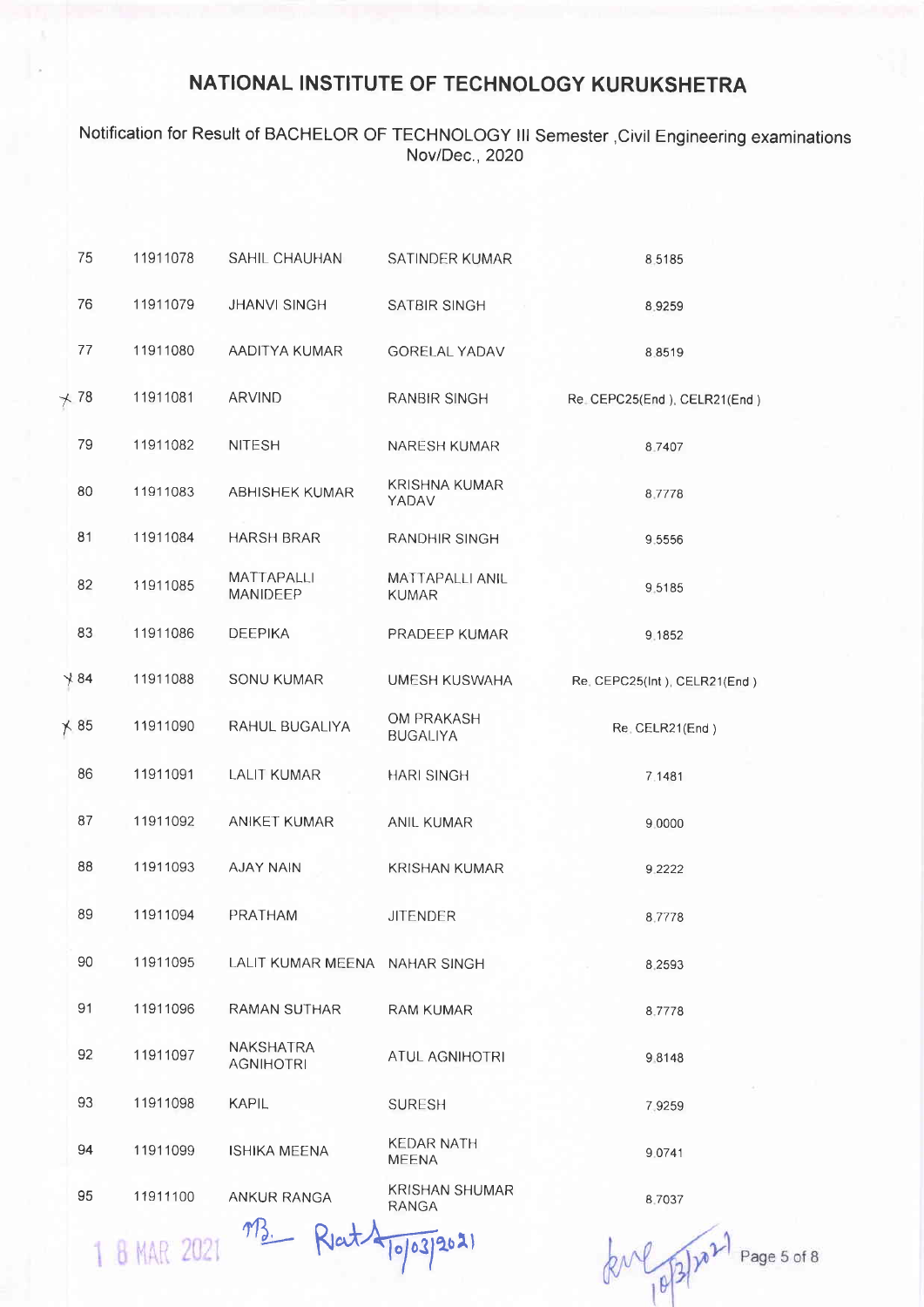Notification for Result of BACHELOR OF TECHNOLOGY lll Semester ,Civil Engineering examinations Nov/Dec., 2020

| 96  | 11911102 | <b>NILESH KUMAR JHA</b>       | <b>SARWESH KUMAR</b><br><b>JHA</b>     | 9.7037                |
|-----|----------|-------------------------------|----------------------------------------|-----------------------|
| 97  | 11911103 | PRASHANT JHAJHARIA            | <b>VIJAY KUMAR</b><br><b>JHAJHARIA</b> | 9.2963                |
| 98  | 11911104 | SINGARAJU<br><b>SHANMUKHA</b> | SINGARAJU<br>PADMANABHAM               | 9 40 74               |
| 99  | 11911105 | <b>VIVEK</b>                  | CHANDER<br>PRAKASH                     | 87778                 |
| 100 | 11911106 | <b>SAURABH BALUNI</b>         | <b>SHIV PRASAD</b><br><b>BALUNI</b>    | 8.7037                |
| 101 | 11911107 | RITIK YADAV                   | SHER SINGH YADAV                       | Re. CELR21(Int + End) |
| 102 | 11911108 | DISHANT KAAMRA                | <b>BALJEET</b>                         | 9.6667                |
| 103 | 11911109 | <b>ANJALI</b>                 | <b>NARESH KUMAR</b>                    | 8.5556                |
| 104 | 11911110 | <b>RITIKA</b>                 | ATMA RAM                               | 9 2 2 2 2             |
| 105 | 11911111 | CHARITARTH VAID               | DARMESH VAID                           | 9.0741                |
| 106 | 11911112 | <b>BHARAT LAL SAINI</b>       | <b>LAL SINGH SAINI</b>                 | 89259                 |
| 107 | 11911113 | PARVEEN KUMAR                 | <b>ANOOP SINGH</b>                     | 9.3704                |
| 108 | 11911114 | AAPEKSH TYAGI                 | PAWAN TYAGI                            | 9.0741                |
| 109 | 11911115 | RAHUL RATURI                  | DINESH CHAND<br>RATAURI                | 8.6667                |
| 110 | 11911116 | SAURABH DANGWAL               | JAYANTI PRASAD<br>DANGWAL              | 9.1852                |
| 111 | 11911117 | <b>MOHIT KUMAR</b>            | SHASHI BHUSHAN<br><b>SINGH</b>         | 9 5 9 2 6             |
| 112 | 11911118 | RADHIKA SAGWAL                | <b>MUNISH KUMAR</b>                    | 9.4074                |
| 113 | 11911119 | <b>GAURAV SINGLA</b>          | <b>VINOD KUMAR</b>                     | 8 4 8 1 5             |
| 114 | 11911121 | <b>CHINKI</b>                 | RAJESH KUMAR                           | 9.6667                |
| 115 | 11911122 | <b>ANKIT VERMA</b>            | <b>MAHENDER SINGH</b>                  | 9.2963                |
| 116 | 11911123 | <b>PRAVEEN KUMAR</b>          | <b>RAM ASREY</b>                       | 9.0370                |

1 B MAR 2021 M. Reat 4003/2021

 $dM_{10}^{2}$   $10^{2}$   $^{102}$  Page 6 of 8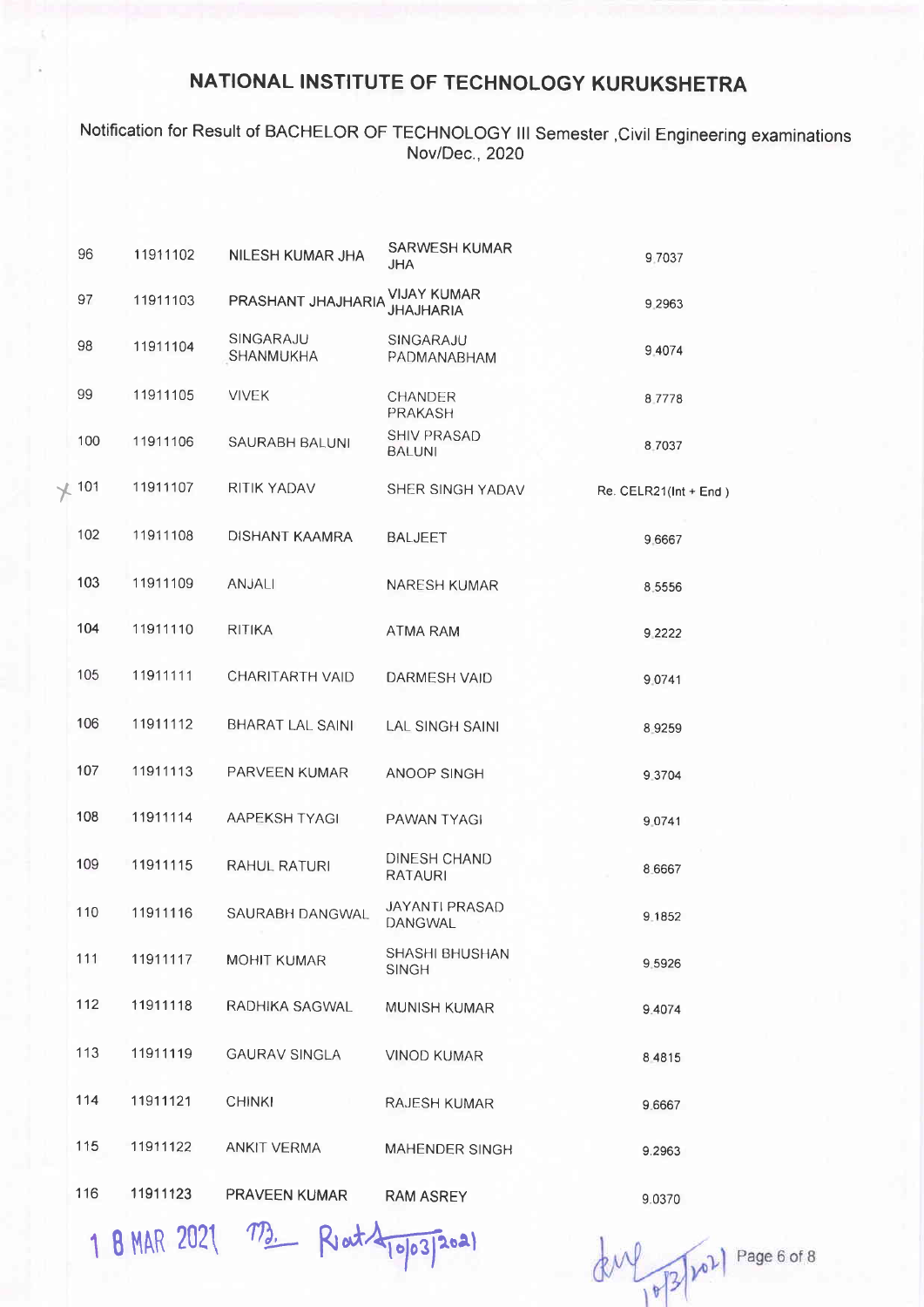### Notification for Result of BACHELOR OF TECHNOLOGY lll Semester ,Civil Engineering examinations Nov/Dec. ,2020

| 117 | 11911124 | SANDEEP                           | <b>SATYA DEV</b>                     | 9.1852    |
|-----|----------|-----------------------------------|--------------------------------------|-----------|
| 118 | 11911125 | <b>SHUBHAM</b>                    | <b>KRISHAN</b>                       | 8.9630    |
| 119 | 11911126 | RAHUL GODARA                      | SUBHASH CHAND                        | 8 5 5 5 6 |
| 120 | 11911127 | <b>VINEET MAAN</b>                | <b>JOGINDER SINGH</b>                | 9.3333    |
| 121 | 11911128 | <b>ARTI JANGID</b>                | KAILASH CHAND<br><b>JANGID</b>       | 9.3333    |
| 122 | 11911129 | RASHMI SHARMA                     | <b>JAIPRAKASH</b><br><b>SHARMA</b>   | 9.3704    |
| 123 | 11911130 | MUSKAN BARSIWAL                   | <b>CHAMAN LAL</b><br><b>BARSIWAL</b> | 9.1111    |
| 124 | 11911131 | RAHUL CHOUDHARY                   | <b>RAMKISHAN</b><br>CHOUDHARY        | 9.0000    |
| 125 | 11911132 | <b>ABHISHEK AGRAWAL</b>           | <b>RAM GOPAL</b><br><b>AGRAWAL</b>   | 8.8148    |
| 126 | 11911133 | YOGESH RIYANA                     | <b>VINOD SINGH</b>                   | 8.7778    |
| 127 | 11911135 | NAVJOT SINGH                      | JAGDEV SINGH                         | 9 2 9 6 3 |
| 128 | 11911136 | MO ZEESHAAN                       | <b>AQIL AHMED</b>                    | 88148     |
| 129 | 11911137 | <b>ABHISHEK MITTAL</b>            | PARBASH MITTAL                       | 89259     |
| 130 | 11911138 | SIMONE SWAPNIL<br><b>MAGAN</b>    | <b>KMS MAGAN</b>                     | 9.4815    |
| 131 | 11911139 | SHOBHIT BHAKHRA                   | <b>NAND LAL</b>                      | 93333     |
| 132 | 11911140 | DEEPAK SHARMA                     | <b>ASHOK KUMAR</b>                   | 8.5185    |
| 133 | 11911141 | <b>KASHISH</b>                    | VASUDEV                              | 9.5926    |
| 134 | 11911142 | ANSHU DEOTA                       | RAJESH KUMAR<br>DEOTA                | 9.5185    |
| 135 | 11911143 | <b>SUNIL PRATAP</b>               | MADAN SINGH                          | 8.9630    |
| 136 | 11911144 | <b>SAHIL</b>                      | <b>MUKESH KUMAR</b>                  | 9.0370    |
| 137 | 11911145 | AMIT KUMAR GURJAR SHISHRAM GURJAR |                                      | 8.6296    |

1 8 MAR 2021 MB. Reat 4 10/03/2021

8 6296

 $kM_{1013}$   $2^{12}$   $2^{12}$  Page 7 of 8